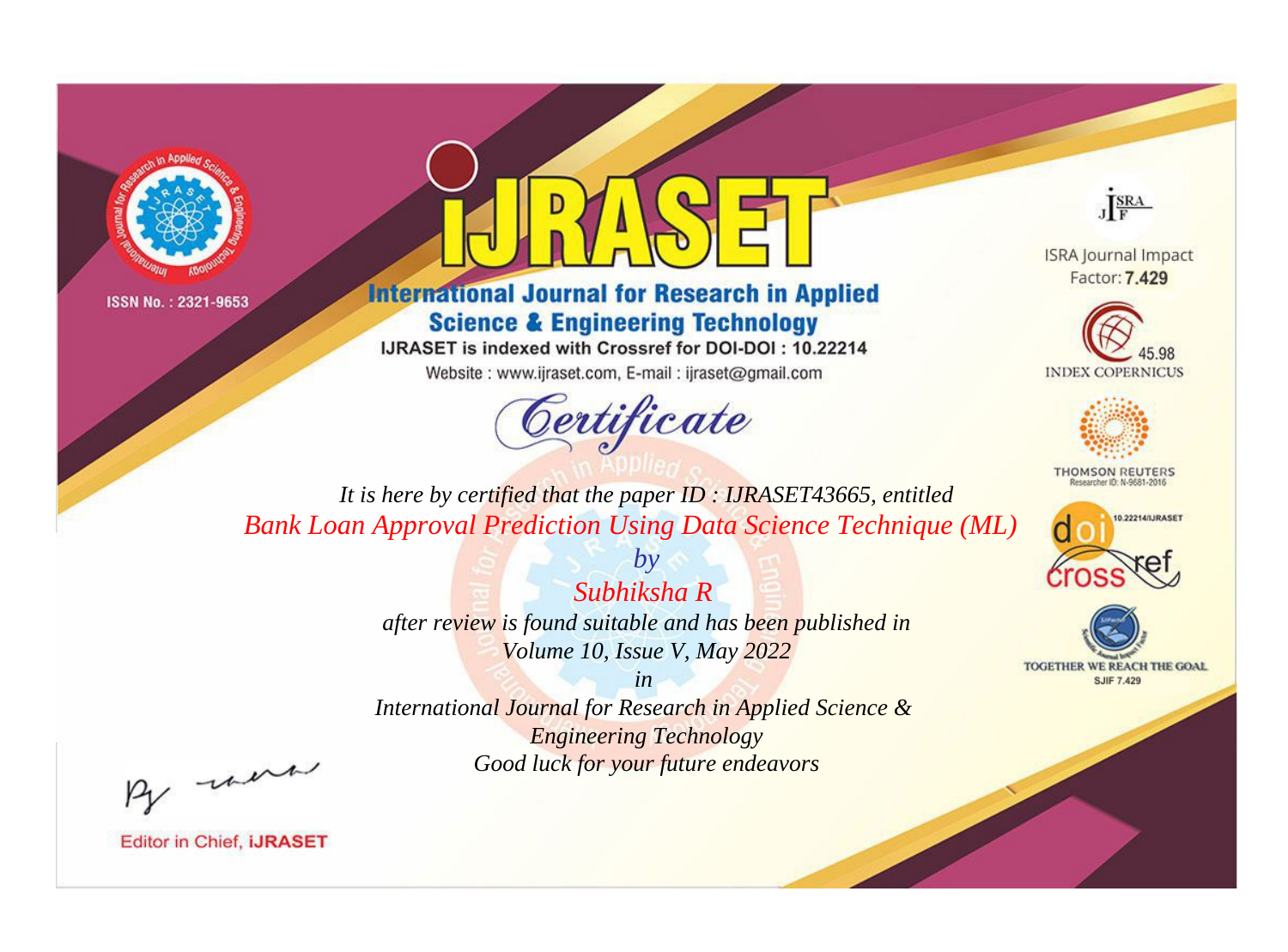



**International Journal for Research in Applied Science & Engineering Technology** 

IJRASET is indexed with Crossref for DOI-DOI: 10.22214

Website: www.ijraset.com, E-mail: ijraset@gmail.com



JERA

**ISRA Journal Impact** Factor: 7.429





**THOMSON REUTERS** 



TOGETHER WE REACH THE GOAL **SJIF 7.429** 

*It is here by certified that the paper ID : IJRASET43665, entitled Bank Loan Approval Prediction Using Data Science Technique (ML)*

> *Vaishnavi L after review is found suitable and has been published in Volume 10, Issue V, May 2022*

*by*

*in* 

*International Journal for Research in Applied Science & Engineering Technology Good luck for your future endeavors*

By morn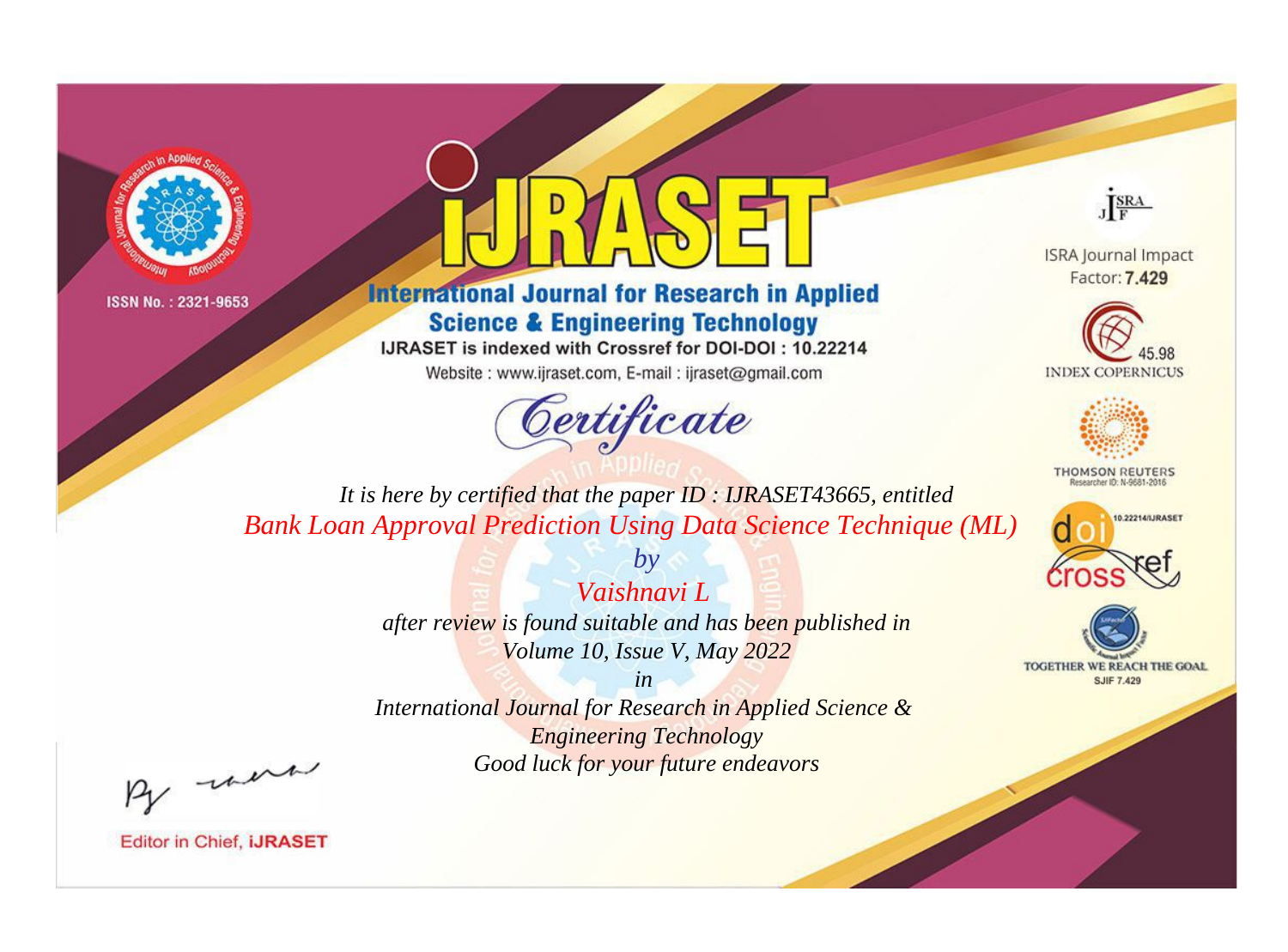



**International Journal for Research in Applied Science & Engineering Technology** 

IJRASET is indexed with Crossref for DOI-DOI: 10.22214

Website: www.ijraset.com, E-mail: ijraset@gmail.com



JERA

**ISRA Journal Impact** Factor: 7.429





**THOMSON REUTERS** 



TOGETHER WE REACH THE GOAL **SJIF 7.429** 

*It is here by certified that the paper ID : IJRASET43665, entitled Bank Loan Approval Prediction Using Data Science Technique (ML)*

*Shalini B* 

*by*

*after review is found suitable and has been published in Volume 10, Issue V, May 2022*

*in* 

*International Journal for Research in Applied Science & Engineering Technology Good luck for your future endeavors*

By morn